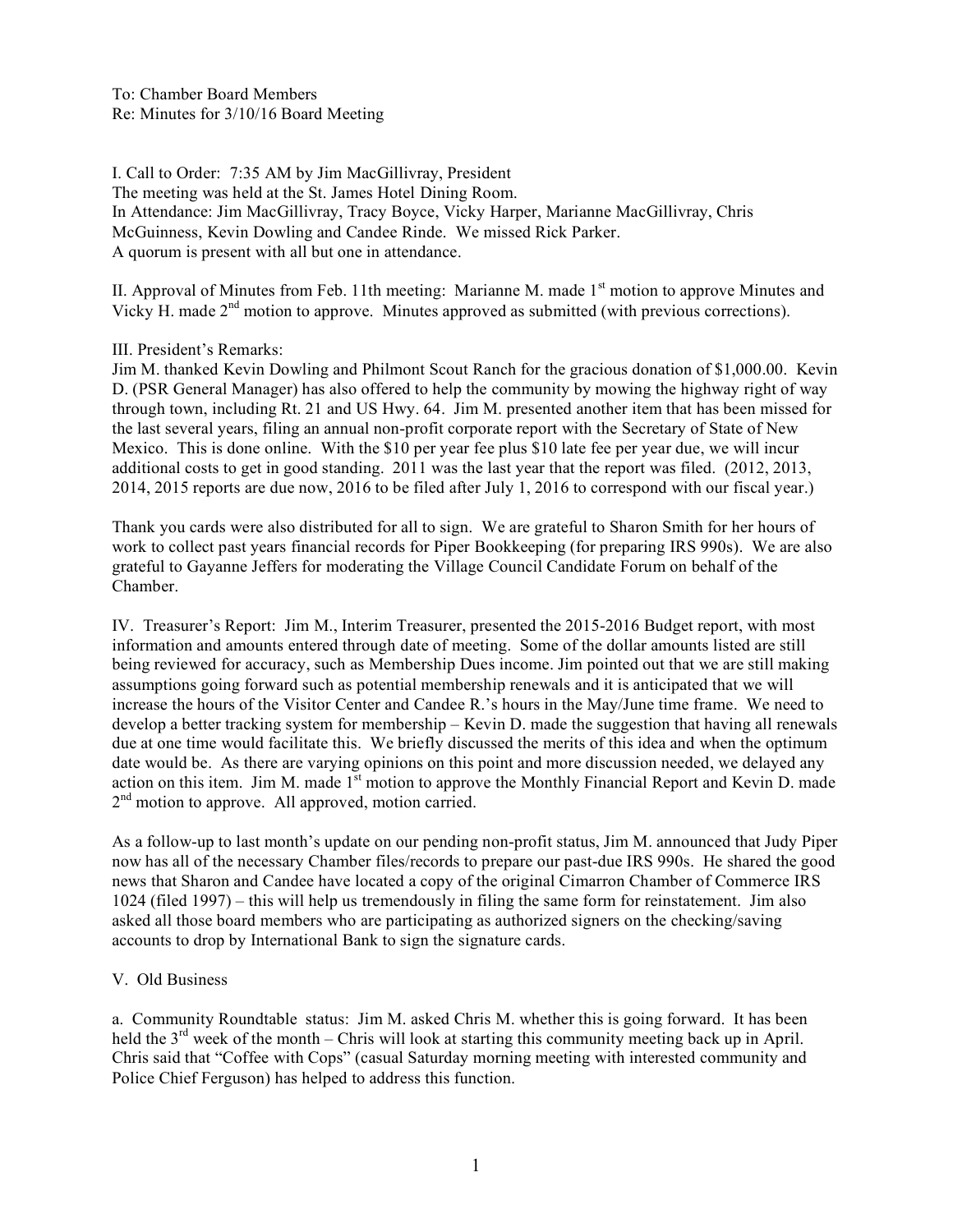## VI. Executive Secretary's Report – Candee Rinde

Candee R. stated that sensitive personnel files have been placed in a metal filing cabinet drawer, but it needs a lock to secure. Jim M. has purchased the lock and will install. Kevin D. will share Philmont's record retention policy. Personnel files are to be kept for 7 years. Kevin inquired about our PCI compliance – this is not required since the Visitor Center only accepts Cash & Check payments only. Rick P. and Candee have not yet met about fixing the outside storage cabinet hardware and other maintenance needs around the Visitor Center.

#### VII. New Business

## a. Lodgers' Tax Board Application

This will be the first year to apply to the Lodgers' Tax Board – a board that will make recommendations to the Village and Village Council for distribution of Lodgers' Tax dollars to non-profit organizations who promote Cimarron's tourism. Traditionally, the LT application and Agreement with the Village has been prepared by the President and Treasurer. Jim M. will take the lead on this, holding both positions. The suggestion was made to use the following "tourism" related buzz words – Advertising, Promoting and Publicizing.

# b. Village ED Ordinance – Jim M.

Jim announced that the Village Council has not in fact passed the Ordinance that in part names the Chamber Board as the Economic Development Organization for the Village. The legislation only received a 1<sup>st</sup> Reading. This relieves the Chamber Board from fulfilling the enumerated duties for now and allows us to step back and evaluate our abilities, interests and responsibilities in this capacity going forward. The legislation called for an ED Marketing Plan, development of a Business Retention/ Mentoring Program and a creation of a web-based Land Development Inventory. Jim proposed that we keep discussing what we want our role to be.

#### c. Insurance – Approval – Jim M.

Our property/liability insurance is up for renewal and because our premiums have significantly increased over the last few years, Jim contacted our broker and several other brokers to shop the coverage and price. Three quotes were presented, with our current carrier, Arthur Insurance of Raton, being slightly higher. Tracy B. suggested that Arthur has offered a free rider for events in the past – the July  $4<sup>th</sup>$  Parade included. Jim will confirm whether this will still be offered. If not, Jim will approach the Village to ask them to apply for the Parade Permit. Since Arthur is a Cimarron Chamber member, the board agreed to continue with them. Kevin D. made  $1<sup>st</sup>$  motion and Marianne M. made  $2<sup>nd</sup>$  motion. All approved, motion carried.

#### d. Membership

Vicky reviewed the status of membership renewals under the one flat rate voted in the General Membership Meeting last May – currently we have 69 total members.

- Previously:  $29$  Gold  $\omega$  \$125
	- 19 Business  $(a)$  \$ 80
	- 7 Supporting @ \$ 25

Currently: 32 have renewed  $\omega$  \$100, 15 businesses have not renewed and 6 supporting members (to date) have not renewed.

We discussed a few businesses who were members under trade arrangements for giving auction/raffle items – we agreed that this was not a good policy, since many others are asked to give donations throughout the year without additional benefits. Jim asked if an affiliate level (non-business category) should be re-established? Kevin asked what members see as a benefit to joining? Establishing value and purpose is a must. We discussed ideas for a membership event – with a social component to draw better attendance. Kevin offered Philmont Scout Ranch as a location and could host a wine/cheese reception in May before the summer season. He suggested another alternative in August – adding chamber members to the Buffalo cookout – a non-alcohol neighbor event. Jim suggested that planning for this event should start now.